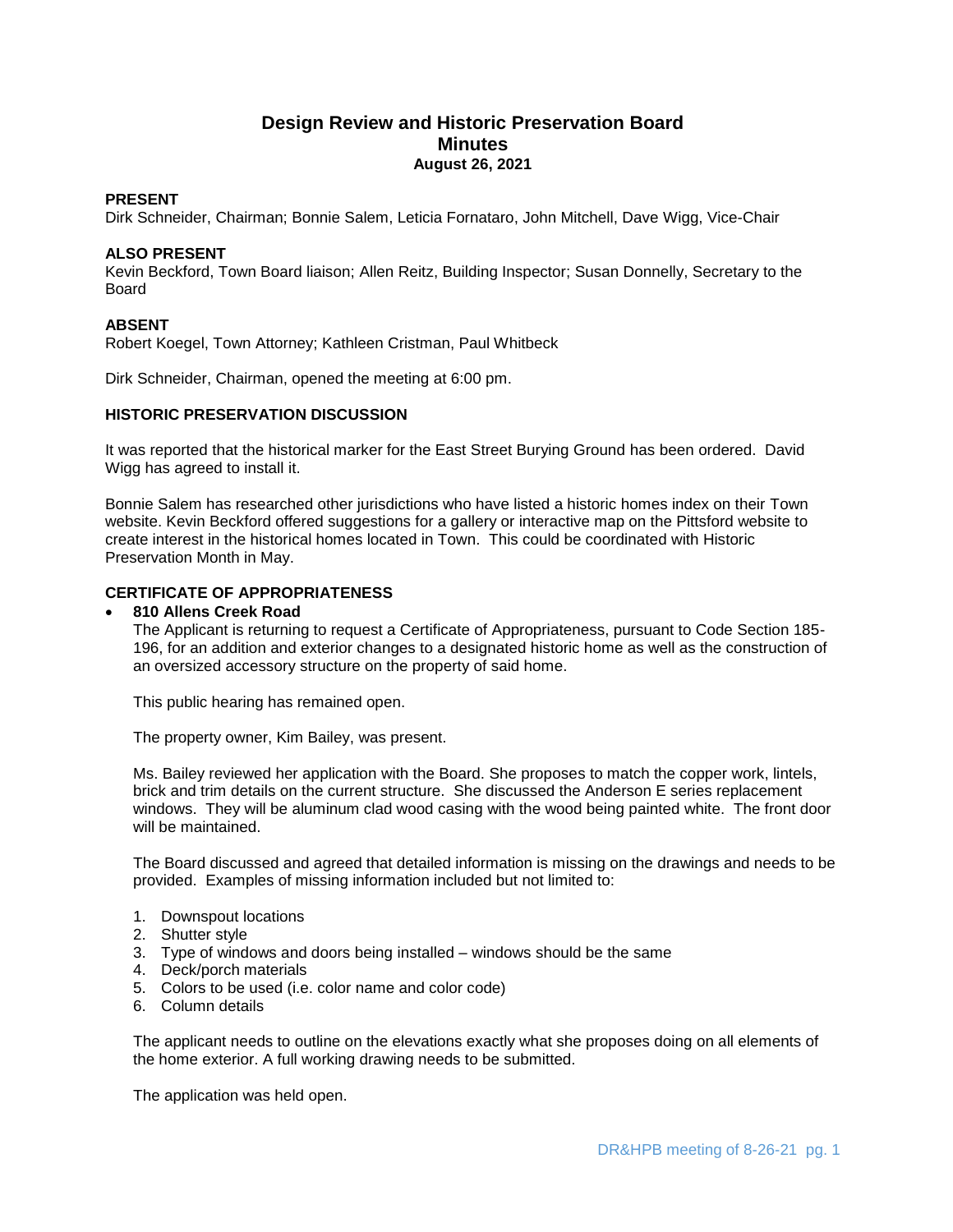### **156 Mendon Center Road**

The Applicant is requesting a Certificate of Appropriateness, pursuant to Code Section 185-196, for an addition and attached garage to a designated historic home.

Dirk Schneider opened the Public Hearing.

The homeowners, Matt and Katie Andres, were present.

Bonnie Salem disclosed that she knows the applicants but did not feel it would affect her vote.

Mr. Andres described the project.

Photographs from 1919 were examined in an effort to replicate the original design. The oldest windows in the home are 6/6. There are several types of windows on the structure currently. The owners propose aluminum clad wood windows 6/6 with simulated divided lites. Roof, siding materials and deck railings are proposed to match the existing. The second floor door is proposed to be a full glass slider door.

There was no public comment.

Dirk Schneider moved to close the Public Hearing.

All Ayes.

A resolution was moved by Bonnie Salem and seconded by John Mitchell.

Salem – Aye Schneider – Aye Fornataro – Aye Wigg – Aye Mitchell – Aye Cristman – Absent Whitbeck - Absent

The granting of the Certificate of Appropriateness is made subject to the following specific conditions:

- 1. Windows will be aluminum clad wood, 6/6 with simulated divided lites and 1 by 4 trim.
- 2. Porch railing will match existing railing.
- 3. Back deck will have a jeldwen half-glass patio door similar to the door on the rear elevation.
- 4. All work to be completed by December 31, 2022.

# **RESIDENTIAL APPLICATION FOR REVIEW**

#### **28 Coddington Grove**

The Applicant is requesting design review for the addition of a porch. The porch will be approximately 290 square feet and will be located to the rear of the home.

The architect, Jack Sigrist, was present.

The project is a 16' x 16' open porch. The posts will be cedar and the shingles and fascia will match the existing on the home.

Leticia Fornataro moved to accept the application as submitted.

Dirk Schneider seconded.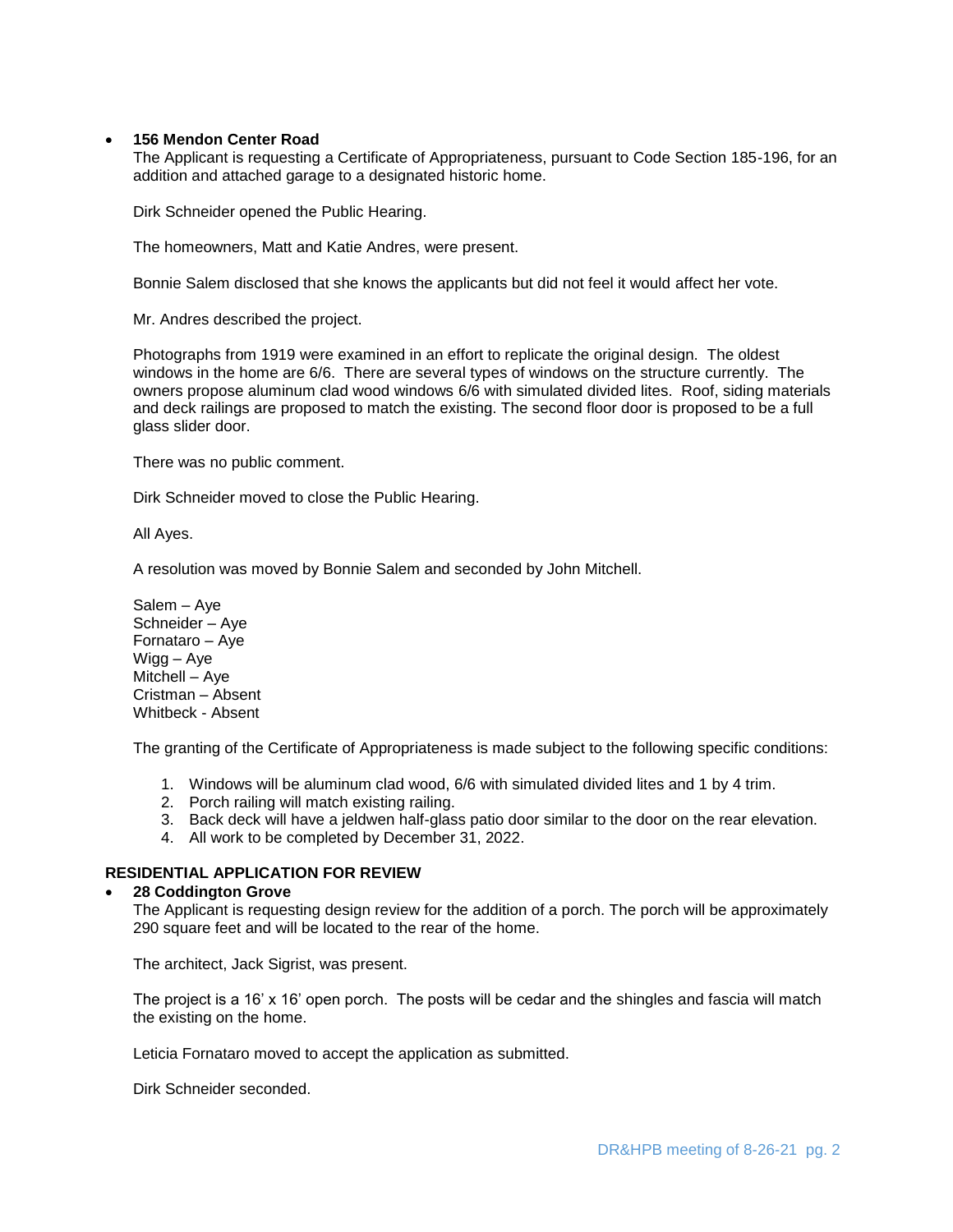All Ayes.

#### **35 Stonington Drive**

The Applicant is requesting design review for the construction of an approximately 728 square foot addition.

The architect, Jenna Evans, was present.

The single story addition will comes off of the garage. All materials will match existing. The siding will be the same style as the current and will be matched as closely as possible.

John Mitchell moved to accept the application as submitted.

Bonnie Salem seconded.

All Ayes.

#### **RESIDENTIAL APPLICATION FOR REVIEW – NEW**

#### **77 Coventry Ridge**

The Applicant is requesting design review for the construction of a two story single family home. The home will have approximately 3585 square feet of livable area and is located in the Coventry Ridge Subdivision.

Jim Connaughton representing Spall Homes was present.

This is the spec house in a new section of the development. There will be 2 materials on the façade and a side load garage. The Board expressed their approval of these elements.

Dirk Schneider moved to approve the application as submitted.

David Wigg seconded.

All Ayes.

#### **18 Black Wood Circle**

The Applicant is requesting design review for the construction of a one story single family home. The home will be approximately 1616 square feet and will be located in the Wilshire Hills Subdivision.

Bill Arieno, representing Morrell Builders/Pride Mark, was present.

Mr. Arieno described the new home features as wood frame around the door to match the timber frame, board and batten elements and faux stone on the front elevation.

David Wigg moved to accept the application as submitted.

Leticia Fornataro seconded.

All Ayes.

#### **15 & 17 Skylight Trail**

The Applicant is requesting design review for the construction of a new town home dwelling. Lot 44 (15 Skylight Trail) will be 1852 sq. ft. and Lot 43 (17 Skylight Trail) will be 2000 sq. ft. The town homes will be located in the new Alpine Ridge Subdivision

Bill Arieno discussed this application with the Board.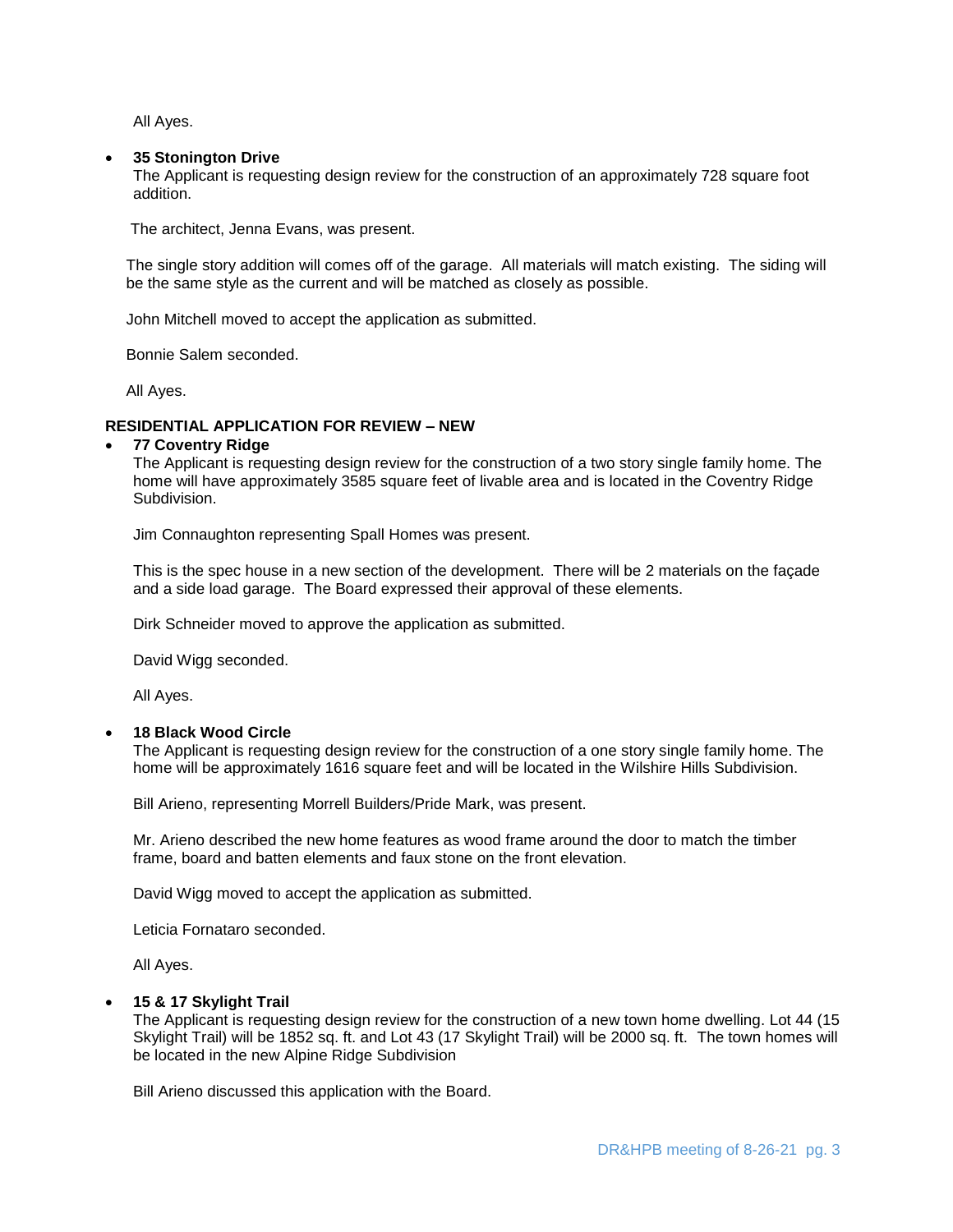Mr. Arieno showed examples of the colors of surrounding homes and noted that a false dormer was an element of differentiation in this model.

John Mitchell moved to accept the application as submitted.

Dirk Schneider seconded.

All Ayes.

### **COMMERCIAL APPLICATION FOR REVIEW - SIGNS**

# **3030-3070 Monroe Avenue**

The Applicant is requesting design review for the addition of a business identification sign. The sign will be approximately 15.92 square feet and will identify the "Burd Physical Therapy" business.

Chelsea Burdick and Bri Brown of Burd Physical Therapy were present.

Ms. Burdick described the design. The sign will not be internally illuminated but will be lit by three overhanging goose neck lights. The sign is in keeping with the brand of the company which has a branch in Fairport.

Leticia Fornataro moved to accept the application as submitted with the modifications of the submitted plans to eliminate the LED internal lighting and reflect a change to goose neck lamp lighting.

John Mitchell seconded.

All Ayes.

#### **959 Panorama Trail**

The Applicant is requesting design review for the addition of a business identification sign. The sign will be approximately 16 square feet and will identify the "Cerion Nanomaterials" business.

Deb Herb was present to discuss the application with the Board.

The aluminum sign will not be illuminated. It is in keeping with the Town sign plan.

Bonnie Salem moved to approve the application as submitted.

Dirk Schneider seconded.

All Ayes.

#### **3000 Monroe Avenue**

The Applicant is requesting design review for the addition of a business identification sign. The sign will approximately 92 square feet and will identify the "Envision Eye & Aesthetics" business.

No representative was present.

The proposed sign fits into the panel which is presently installed on the building. The sign is an update to the company signage which is presently on the building.

Dave Wigg moved to accept the application for a renovated sign submitted.

Bonnie Salem seconded.

All Ayes.